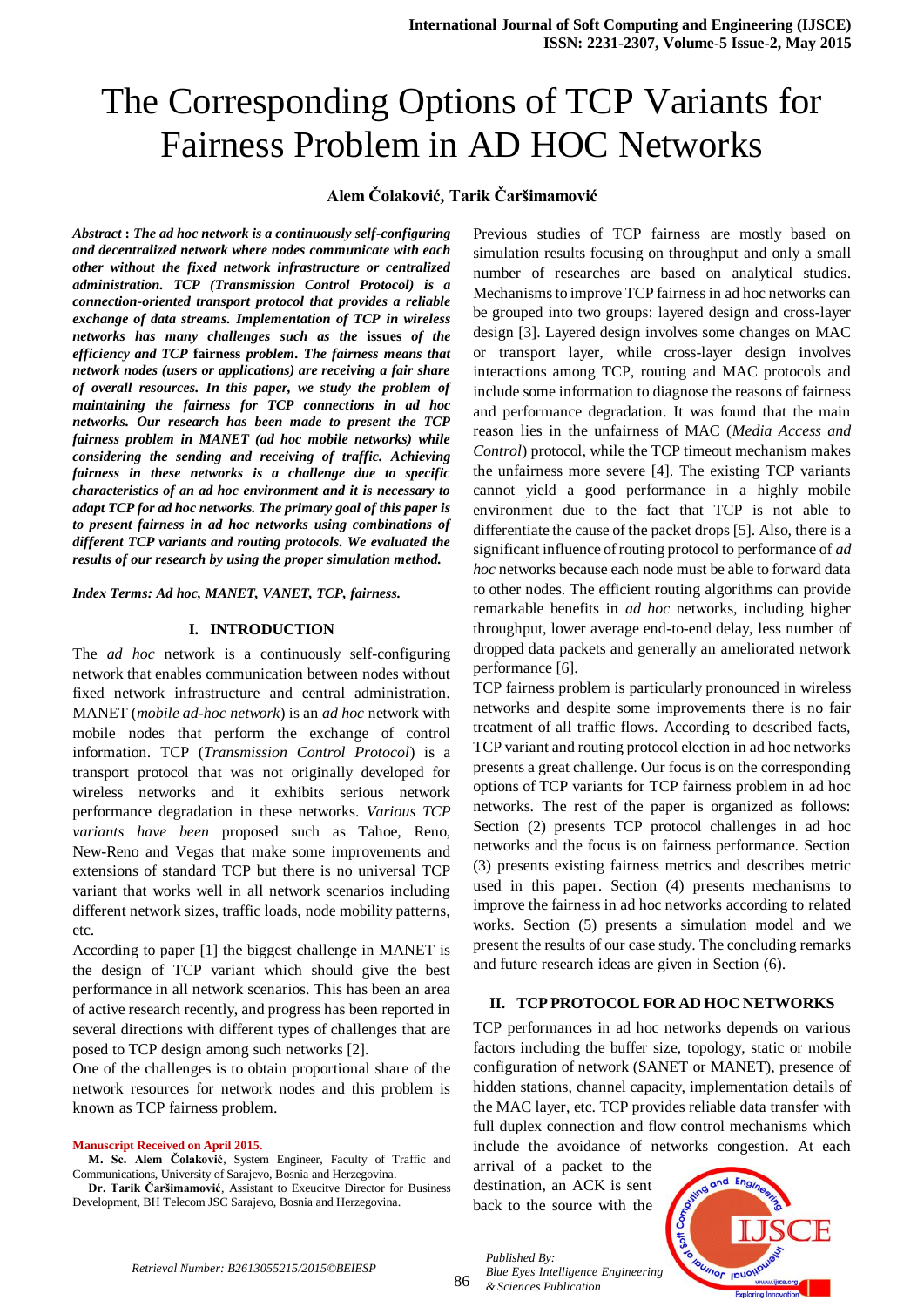information of the next sequence number that is expected (Fig.1).



**Fig. 1 Flow control based on congestion window**

Congestion in a network occurs whenever the demands exceed the maximum capacity of communication link, especially when multiple traffic streams try to access a shared media simultaneously [7]. Congestion leads to packet losses while TCP triggering mechanism reduces the speed of sending packets and thus reduces the transmission performance. TCP protocol assumes that all packets losses are due to congestion, but wireless networks might suffer from losses that are related to other causes. A possible erroneous conclusion that all losses are inducted by congestion leads to retransmission that causes unnecessary degradation of network performances. One of the major TCP problems in ad hoc networks lies in performing congestion control when the losses are not induced by network congestion. Also a challenge is to choose the appropriate TCP congestion window size. The small congestion window does help TCP connections to improve fairness but it is less efficient for throughput.

There are different variants of the TCP protocol that improve congestion control and efficient management of network resources. The improvements are mainly distinguished by fast retransmission algorithms. Basic TCP algorithms are: *Slow Start*, *Congestion Avoidance, Fast Retransmission* and *Fast Recovery* and these algorithms are valid for TCP Tahoe, while other TCP variants (Reno, New-Reno, Vegas, etc.) include some extensions. Some of the algorithms are proposed to distinguish packet losses due interference, collision or links failure induced loss. The challenge is to find a TCP variant which should give the best fairness performance in all network scenarios.

*Slow Start* algorithm forces the TCP sender to decrease the sending rate and then increasing it while finding the available bandwidth between nodes. When packet loss occurs TCP invokes the *Congestion Avoidance* mechanism. On the source side there is *cwnd* which represents a measure of the capacity of network, and *rcvwnd,* which represents a measure of the available capacity on the destination side. The maximum number of unacknowledged segments is expressed as *min* {*cwnd, rcvwnd*}. When packet loss occurs the window size is reduced and *Slow Start* stage is performed. During *Slow Start* stage TCP Tahoe increases window size exponentially i.e. for every acknowledgement received it sends two packets as shown in Fig. 2. After the first slow start period is over the congestion window reduces to its half size. The moment when the window size outperforms the product *throughput x delay*, the packet losses occurs on the transmission link and TCP begins with the *Congestion Avoidance*. During *Congestion Avoidance* TCP increases the window size by one packet per RTT (*Round Trip Time*). Small congestion window usually causes better fairness for TCP flows but it causes decreasing throughput. One of the tasks is to find optimal congestion window size or to find mechanism to improve fairness when using large congestion window. The window size is reduced by half of its actual size for every packet loss that has been detected and this algorithm is known as AIMD *(Additive-Increase/Multiplicative-Decrease). This algorithm is used by Tahoe and* packet loss probability *is used to adjust window size* in order to achieve congestion control.



**Fig. 2 Slow start and congestion avoidance**

If congestion continues the transmitter responds with complete suspension of sending packages. This control limits the number of packets sent by the sender before the arrival of *acknowledgement packets* from receiver. All that leads to unfair usage of network resources.

*Reno TCP includes* some *improvements* to the *Tahoe* TCP so the packets losses are detected earlier and the pipeline is not emptied every time a packet loss occurs. The Reno TCP uses *Fast Retransmit* that allows continuing congestion avoidance instead of starting the *Slow Start* algorithm after receiving repeated confirmation (observing three *acknowledgments*). By not waiting for the RTO (*Retransmission Timeout*) interval to send the appropriate segment Reno increases the utilization of network resources because there is no waiting for the expiration of the timer. Whenever 3 duplicate ACKs were received it takes as a sign that the segment was lost and retransmitting begins without waiting for timeout. TCP Reno does not reduce the congestion window to 1 after a packet loss occurs while it starts *Fast Recovery* that allows higher throughput under congestion environment. *TCP Reno* performs very well when the packet losses are small because it detects a single packet loss. But when there are multiple packet losses in one window then Reno doesn't perform too well and its performance is almost the same as Tahoe under conditions of high packet loss [1]. *TCP New-Reno* brings a slight change in the retransmission timer and it is more efficient when multiple packet losses occur. The issue of this

TCP version is limitation of detecting and resending only one packet loss per RTT.

*Published By:*

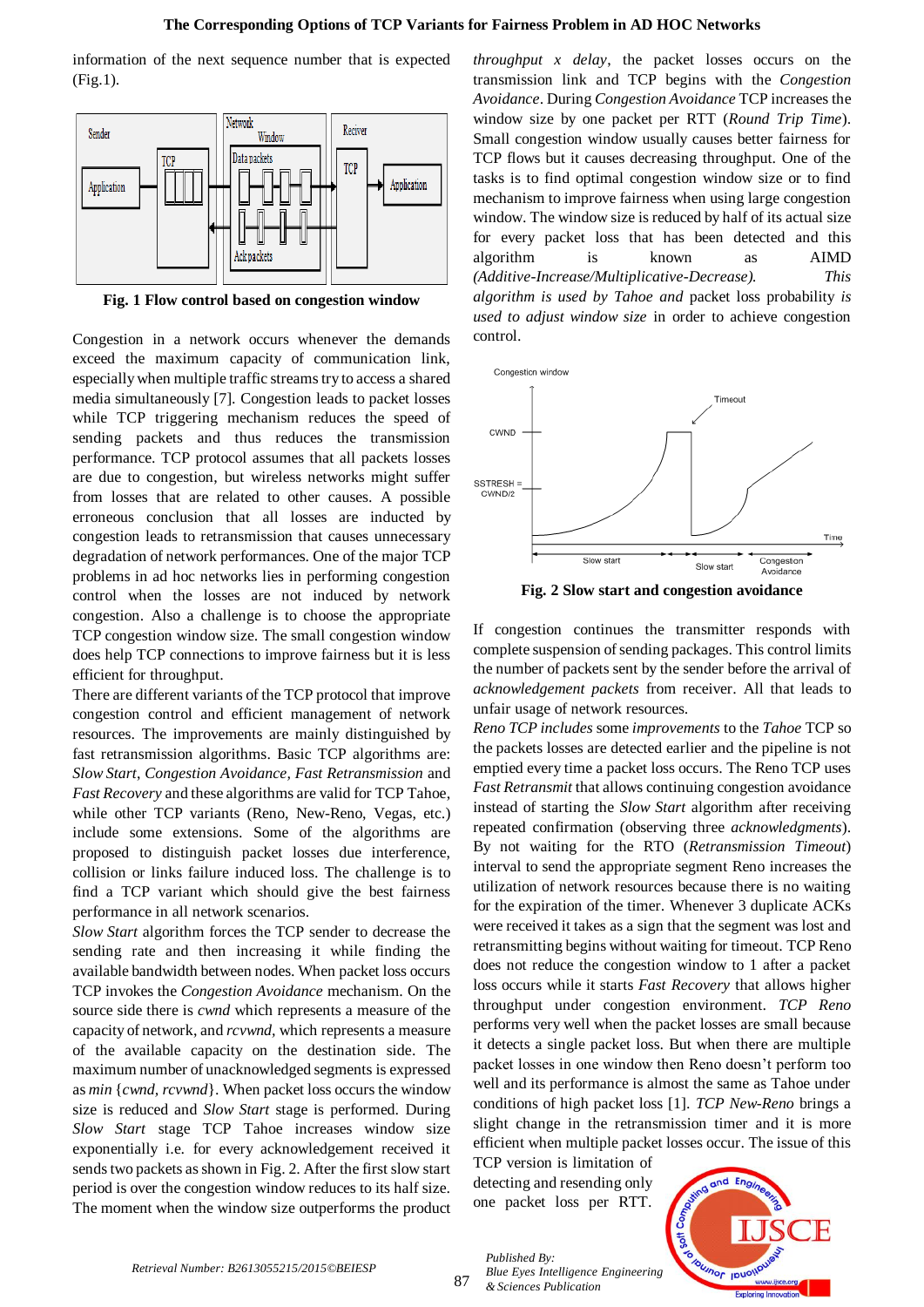*TCP Vegas* extends Reno retransmission mechanisms as recording RTT of each packet. *Bandwidth Estimation Scheme* is used according to the difference between the expected flow rates (estimated throughput) and the actual flow rates (measured throughput).Threshold is defined as the difference between the expected and actual bandwidth and it is used to adjust the *Window Size*. When measured throughput is smaller than the expected it indicates that the available bandwidth is not fully utilized and TCP Vegas can take the action e.g. increases or decrease the *Window Size*. *TCP Vegas* has problems when packets do not follow the same route because RTT recorded from the previous route is no longer accurate.

TCP unfairness in ad hoc networks is a result of the *shared*  usage of *wireless* channel among multiple neighboring nodes and because of location dependency, e.g. some flows experience more packet loss and thus tends to reduce their congestion window more frequently than others. This indicates that not every problem and packet loss should be interpreted as congestion because packets losses in *ad hoc*  networks may be occurred due to other reasons such as routing algorithm failures, handover failures, weak wireless connection that leads to link brakes, etc. Short-lived connections end very quickly and it will not affect other flows as much as long-lived TCP flows. When some node experiences a "bad phase" of the communication channel, it slows down transmission rate by shrinking its congestion window, translating the lost packets as an indication of congestion. The other node, at the absence of packet drops, continues increasing its window size and injecting more packets into the network. Eventually, some nodes can occupy the bandwidth that should be used by other nodes. At that time, the node that experienced the error is unable to utilize its fair share of the network resources. After the "*bad phase*" for the first node is over, the protocol will try to use more bandwidth but the network will be occupied by the other nodes that lead to TCP's deficiency in term of fairness level. Due to these facts there is a need for solutions that will enable differentiation of packet losses incurred due to congestion and losses incurred as a result of other factors. Motivated by the above discussion, we carry out a simulation based study to examine the effects of the various TCP variants at the fairness characteristics of a network.

#### **III. FAIRNESS METRICS**

There are many interpretations of fairness and its meaning and that leads to several mathematical and conceptual definitions. We consider resource consumption in an ad hoc network and if each node is consuming proportional resources it is considered as fair. There are many factors that influence TCP fairness in ad hoc networks such as buffer size, topology, static or mobile configuration of network (SANET or MANET), presence of hidden stations, channel capacity, implementation details of the MAC layer, routing protocol, etc. Inability to discover the reason of packet loss, hidden nodes and other problems may cause that some nodes occupy network resources more than others and that leads to poor fairness. One of the challenges is to find the best combination of available mechanisms to enhance fairness performance in ad hoc networks and to do that an adequate fairness metric is needed.

There are several metrics that are widely used to quantitatively demonstrate fairness such as Raj Jain's proportional fairness index, Standard deviation, min-max ratio, channel saturation index, channel occupation index, etc. Generally, those metrics were not able to satisfy excepted needs because of the assumption that network nodes operate under homogenous conditions. Most of the studies focusing on fairness in IEEE 802.11 networks (including both simulation and measurement work) implicitly or explicitly rely on these assumptions. [8] There are only few metrics that consider several parameters such as DA-index (*demand-aware fairness metric*) that include channel demands of nodes while calculating fairness index.

In our case study we do not attempt to examine efficiency of existing metrics or to propose a new fairness metric. We use Raj Jain's fairness index that is widely accepted by the researchers and our goal is to examine which is the best *variant* among *TCP* protocols according to fairness performance. Raj Jain's equation of fairness is formally defined as follows:

$$
I(x_1, x_2, ..., x_n) = \frac{\left(\sum_{i=1}^n x_i\right)^2}{n \cdot \sum_{i=1}^n x_i^2} \tag{9}
$$

Indicator *n* is number of users and  $x_i$  are users' allocation for *i-th* connection. The result ranges from *1/n* (the worst case) to *1* (the best case – 100% fairness system), and it is maximum when all users receive the same allocation of network resources. One of the advantages of this metric is that it is agnostic of the nature of allocated resources  $(x)$ , i.e. it can be *packets, bytes*, *dropped traffic*, *power consumption, throughput*, etc. To determine TCP fairness in wireless network some authors use average throughput such as in [10], channel occupancy time [11], or other indicators such as power usage, response time, etc.

#### **IV. RELATED WORKS**

Numerous solutions and mechanisms for solving TCP fairness problems in *ad hoc* network environments have been proposed, but there is no guarantee for a fully fair distribution of network resources. The IEEE 802.11 standards enable wireless *ad hoc* networking by using DCF (*Distributed Coordination Function*) for multiple accesses to the shared radio channel and adopting CSMA/CA (*Carrier Sense Multiple Access with Collision Avoidance*) algorithm for that environment. Unfortunately, the interaction between TCP dynamics, driven by the AIMD (*Additive Increase Multiplicative Decrease*) paradigm, and DCF channel access rules, which are based on the CSMA/CA algorithm, leads to an inefficient spatial channel usage [12]. The IEEE 802.11 DCF protocol can lead to severe unfairness, i.e. some nodes occupies the whole channel capacity while others are starved

[4]. Mechanisms to improve TCP fairness in *ad hoc*  networks can be grouped

*Published By:*

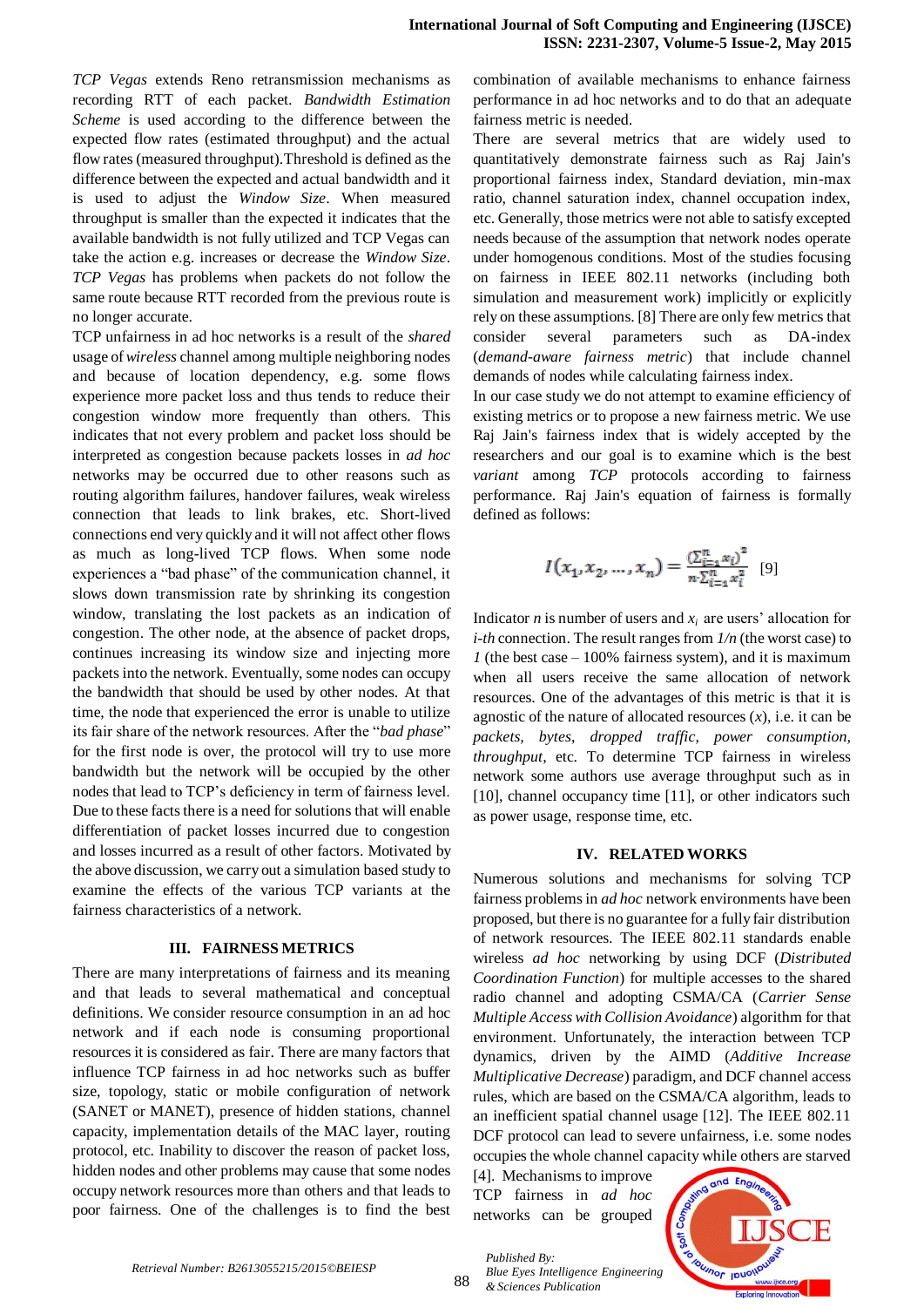#### **The Corresponding Options of TCP Variants for Fairness Problem in AD HOC Networks**

into two groups: layered design and cross-layer design.



**Fig. 3 Classification of proposals to improve TCP performance in Ad hoc networks [3]**

Some TCP fairness improvements assume to perform local retransmission without starting a TCP congestion control mechanisms. Using local retransmission at the link layer, instead of an end-to-end retransmission, significantly reduces the probability of packet loss due to problems of the wireless link. Several Link Layer improvements have been proposed such as AIRMAIL (*Asymmetric Reliable Mobile Access in Link-layer*), fixed RTO is sender-based technique, TCP Snoop that not rely on feedback from the network.

TCP Snoop is implemented on a link layer of the TCP/IP protocol stack in order to reduce the degradation of network performance using the PEP (*Performance Enhancing Proxy*). The idea of this layered proposal is to hide any losses incurred on the link layer from the sender. The Snoop protocol runs on a Snoop agent that is implemented in a base station or wireless devices as presented in paper [13]. A packet loss is detected by the arrival of a small number of duplicate acknowledgments from the receiver or by a local timeout. The TCP sender does not know and thus there is no start of a congestion control mechanism. By acting on the transport layer, TCP is not familiar with packet losses due wireless link failures and it performs a local retransmission of lost segments without running the TCP congestion control algorithm. The Snoop module supervises all segments that pass the TCP connection in both directions. Snoop stores the TCP segments received from higher layers that have not been acknowledged by the recipient. For storing segments a snoop cache is used and this *store and forward* procedures helps to perform local retransmission of lost segments without informing the sender. The size of the memory of stored segments is proportional to the size of the sliding window on the receiver side. Snoop cache memory releases when receiving an ACK.

Transport Layer approaches are mostly based on TCP congestion control mechanism. TCP variants have various mechanisms that influence on fairness performances as it has been presented in paper [14] for Reno and Vegas. There are also some improvements based on implementing other transport protocols instead of TCP such as MCTCP (*Mobile Control Transport Protocol*), SCTP (*Stream Control Transmission Protocol*), ATP (*Autonomous Transport Protocol)*, TCP DOOR (*TCP Detection of Out-of-Order and Response)*, etc. For example, TCP DOOR is a Layered proposal based on end-to-end approach. This improvement is based on idea to implement some mechanism at the ends of the network that significantly reduce the complexity of the network and the idea of error notification remains the same. End-to-end protocols use selective acknowledgments (SACKs) to allow sender recovery when multiple packet losses occur. SACKs were added as an option to TCP by RFC 1072 [15] and it has been suggested to add as an option to TCP in RFC 2018 [16]. According to this idea it attempts differentiate congestion packet losses from other losses by using ELN (*Explicit Loss Notification*). ELN is based on the fact that the sender is notified about the true cause of data loss. The sender gets a notification message about the real reason of data loss and according to that information it prevents wrong interpreting of congestion. ELN and ECN (*Explicit Congestion Notification*) can provide information to the user about the reason of packet losses and some improvements based on this idea has been presented in paper [17]. In Mobile TCP the retransmission mechanism is triggered but there is no reduction of window size if losses are detected and this avoids reducing of network performance.

Link Layer improvements are mainly based on error correction using FEC (*Forward Error Correction*) and retransmission by using ARQ (*Automatic Repeat Request*). One of most popular approach is adding timer to the MAC layer. The Timer is responsible to add delay to the TCP packets before sending, so the traffic of other nodes gets the chance to access the media. In paper [18] an approach to differentiate TCP and UDP flows with the help of IEEE 802.11e standard has been presented. Major problem of MAC layer solutions is implementation difficulty because all wireless nodes require having consistent MAC protocol (any modification of the MAC protocol requires update at all nodes). There are also some back off-based improvements that are based on modification of the *back off policy* of MAC protocol.

There are several routing protocols as AODV (*Ad Hoc On-Demand Distance Vector*), DSDV (*Destination-Sequenced Distance Vector*) and DSR (*Dynamic Source Routing*) that are widely used in ad hoc networks. Choosing routing algorithms such as DSR, AODV and DSDV in ad hoc networks with dynamic change of topology have a direct impact on TCP fairness in the ad hoc network with mobile nodes and it is shown in paper [14]. AODV and DSR immediately look for an alternative route after change of topology while DSDV is looking for new routes in a periodic manner. Although AODV and DSR are both on-demand reactive routing protocols and they share similar on-demand behavior, the differences in the protocol mechanisms can lead to significant fairness issues. Experimental results obtained in [6] showed which routing protocol is better when throughput, end-to-end delay and packet loss was observed. Although numerous routing protocols have been proposed for mobile ad hoc networks, there is no universal scheme that works well in scenarios with different network sizes, traffic loads and node mobility patterns, so mobile ad hoc routing protocol election presents

a great challenge [19]. In paper [20] the extended original RED (*Randomly* 

*Published By:*

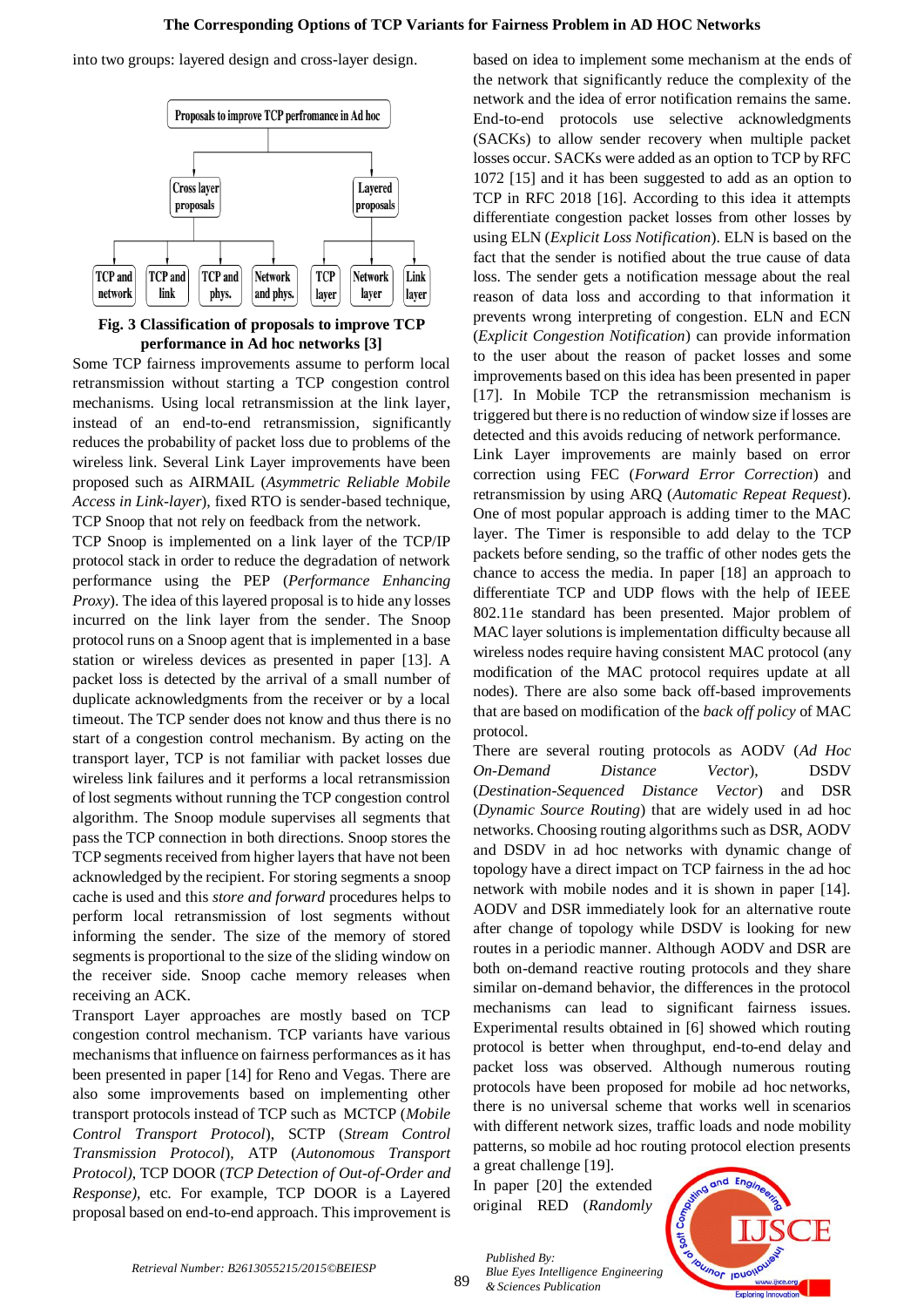*Early Detection*) solution called NRED (*Neighborhood RED*) has been proposed to improve TCP fairness in ad hoc networks. An algorithm of the NRED scheme and guidelines for setting configurable parameters has been given. It uses original RED algorithm to calculate drop probability where each neighbor node computes its local drop probability based on its channel bandwidth usage. This calculation is used to drop packets accordingly. NRED is implemented on a network layer and there is no modification to MAC layer. Calculated drop probability propagates to neighboring nodes that cooperative packet drops should be performed. Simulation studies confirm that the NRED scheme can improve TCP unfairness substantially in ad hoc networks [20] but its implementation decreases the aggregated throughput of TCP flows.

Some solutions are based on scheduling (pacing) new packets according to the transmission interval formed from scaled RTT and congestion window. This idea is based on an improved channel reuse while specific scale *parameter x* has been given. Solution proposed in [21] includes adding extra adaptive delay in scheduling to "penalize aggressive nodes" and simulation results show that proposed scheme eliminates the extreme unfairness.

The several cross-layer solutions have been proposed such as TCP-F and ATCP. TCP-F (*TCP Feedback*) is an example of cross layer proposal that allows the TCP senders to distinguish losses due to routes failure and network congestion. Routing agent of a node detects route failure and sends a RFN (*Route Failure Notification*) packet to the source. Source goes into a snooze state until it is notified of the restoration of the route through RRN (*Route Re-establishment Notification*) message. ELFN (*Explicit Link Failure Notification technique*) is also example of cross layer solution with similar idea based on interaction between TCP and the routing protocol. ATCP (*Ad Hoc TCP*) is a cross layer proposal without any changes in TCP protocol but adjusts the feedback. It is implemented in the layer between TCP and IP and monitors the status of the network. The "*Destination Unreachable*" and ECN (*Explicit Congestion Notification*) messages by the ICMP (*Internet Control Message Protocol*) are used and ATCP puts the sender into the appropriate state. ATC (*Adaptive Transmission Control*) algorithm has been proposed in paper [23] to improve the short-term fairness without unduly degrading the throughput. Implementation of a thin layer between TCP and IP that improves end-to-end TCP throughput without modification of standard TCP has been proposed in paper [24].

Some fairness improvements include *distributed scheme with adaptive pause*. Using this *scheme* each node monitors the channel usage while dynamically determines whether it should temporary stop a time interval in order to avoid channel capture. Simulation results obtained in paper [22] show that this scheme can improve the TCP fairness. It is very important that this scheme is simple and requires less overhead. In paper [12] a cross-layer algorithm has been proposed to dynamically limit the number of in flight segments in a TCP connection. By exploiting proper interactions between the MAC and the transport layer the fairness performances could be improved.

TCP variants are based on various mechanisms that lead to differences in network performances such as fairness*.*  Although several improvements have been proposed, neither solution does not solve problem of TCP fairness in ad hoc networks. There is no universal TCP variant that works well in all network scenarios and it is a challenge to find an appropriate combination of TCP variants and other protocols to get the best network performances while operating under different networks conditions.

## **V. SIMULATION AND ANALYSIS**

## **A. Simulation cases**

*TCP variants* are based on various mechanisms that lead to differences in fairness performance. We have used Raj Jain's metric to calculate fairness indexes in ad hoc networks and to compare results obtained by different TCP variants. We simulated different scenarios while using various routing protocols such as DSDV, AODV and DSR. DCF (*Distributed coordination function*) is the fundamental MAC technique of the IEEE 802.11 based standard. DCF employs a CSMA/CA *(Carrier Sense Multiple Access with Collision Avoidance*) access method to avoid collisions by transmitting only when the channel is sensed to be "*idle*". If some nodes occupy the channel then the others should wait for the *"idle"* state and that causes unfairness in channel usage. Therefore, we examine fairness considering the number of sent and received traffic of each node. The simulation has been implemented using Network Simulator version 2 (NS-2).

Simulation was conducted in two different scenarios while considering fairness performances of TCP variants including *Tahoe, Reno, New Reno and Vegas*. Our simulation scenarios include *NxN* grid network shown in Fig. 4. They can present a special type of an ad hoc network called VANET (*Vehicular Ad Hoc Network*). It consists of a high mobility of cars referred as 9 nodes (node 0… node 8) that provide a way to exchange information between cars without depending on fixed infrastructure.



*Retrieval Number: B2613055215/2015©BEIESP*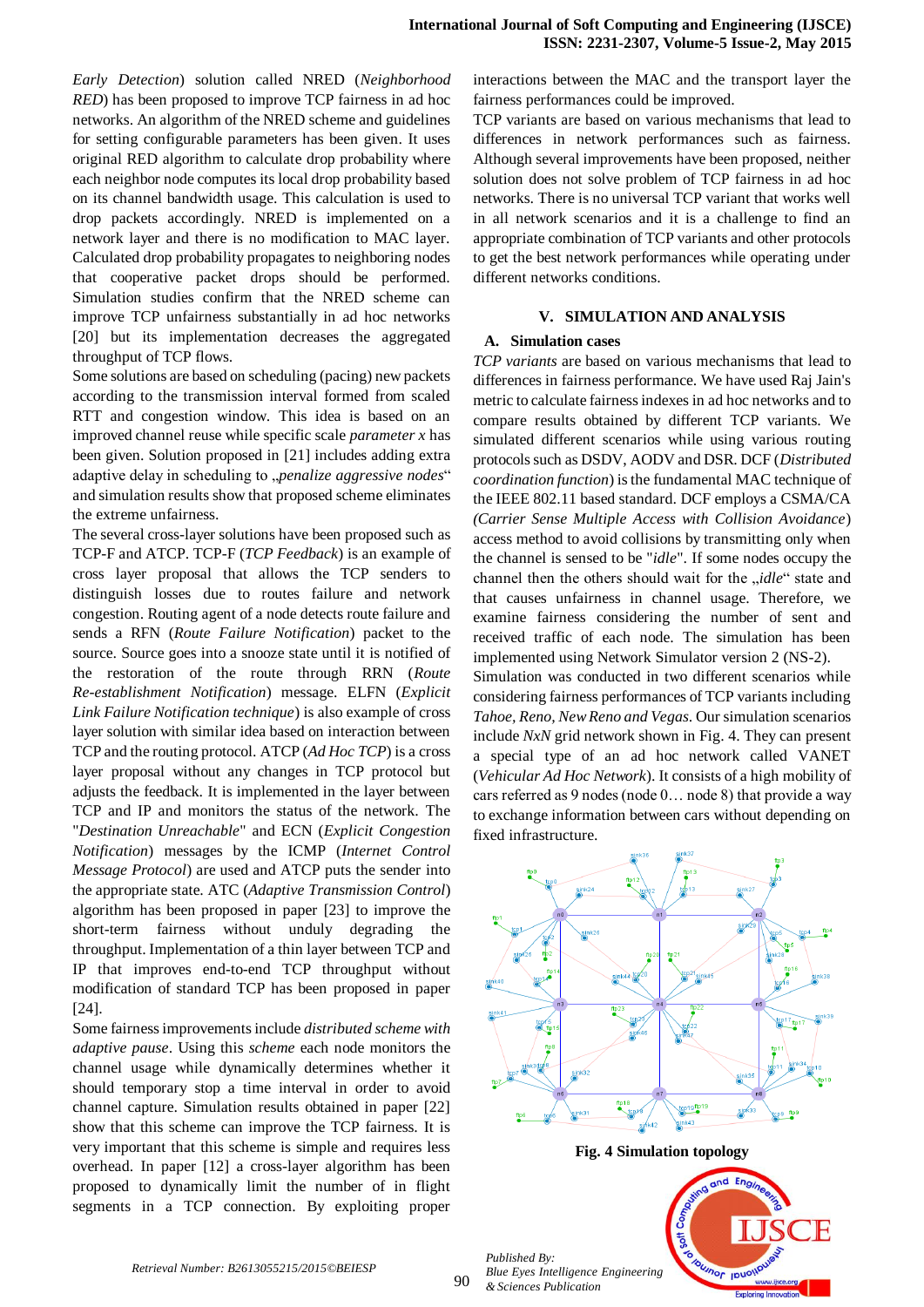Each node communicates with its immediate neighbors and FTP connections are used as TCP traffic. In our simulation scenarios all traffic flows start and finish at the same time while we observe TCP fairness according to sent and received traffic. Other simulation parameters are given in Table 1. and these parameters are the same for both simulation scenarios.

| <b>Table 1 Simulation parameters</b> |                              |
|--------------------------------------|------------------------------|
| <b>Parameter</b>                     | Value                        |
| <b>TCP</b> variants                  | Tahoe, Reno, New-Reno, Vegas |
| Flow type                            | <b>FTP</b>                   |
| <b>MAC</b> Layer                     | 802.11                       |
| Routing protocol                     | DSDV, DSR, AODV              |
| Topology area                        | 1000m x 500m                 |
| Simulation time                      | $60 \text{ sec.}$            |
| Channel bandwidth                    | 11 Mbps                      |
| Basic rate                           | 1 Mbps                       |
| Buffer management                    | Drop Tail                    |
| Queue limit                          | 50 packets                   |
| Packet size                          | 1024 Bytes                   |

### **Table 1 Simulation parameters**

## **B. Simulation results**

In the first simulation scenario all nodes are mobile with the same movement speed 15 m/s. Movement direction and distance from other nodes are the same in every moment and each node communicates with its immediate neighbors. Nodes have different sending and receiving demands and other parameters are the same for all simulation scenarios as described in previous chapter. This scenario cannot represent the case of real world networks because of homogenous conditions. Fig. 5.1 and Fig. 5.2 presents the results of the first simulation scenario while observing sent and received traffic. According to sent traffic the value of the fairness index for each protocol combination shows that the Tahoe, Reno and New Reno flows yield the best performance when DSDV routing protocol was used. Vegas obtained better fairness results than other TCP variants while AODV routing protocol was used and only Vegas has fairness index bigger than 0.8 while using different routing protocols. According to received traffic only Vegas has the fairness index 0.8 for AODV routing protocol while other combinations have lower fairness indexes.



**Fig. 5.1 Fairness Index for Tahoe, Reno, Newreno and Vegas for scenario 1.**



**Fig. 5.2 Fairness Index for Tahoe, Reno, Newreno and Vegas for scenario 1.**

Fig. 6.1 and Fig. 6.2 presents the results of second simulation scenario while observing sent and received traffic. Second simulation scenario includes observing nodes with different sending and receiving demands while movement direction and speed of nodes are different. These conditions have significant effect on the energy consumption of wireless nodes while there is dynamic topology change. This scenario can represent realistic VANET (*Vehicular Ad Hoc Network*) network. In both cases the worst fairness index is when using DSR routing protocol for every TCP variant. All TCP variants have similar fairness indexes for DSDV and AODV routing protocols while observing sent traffic. If we observe received traffic all TCP variants have the best fairness performances while AODV routing protocol was used and in that case fairness indexes are bigger than 0.8.



*Published By:*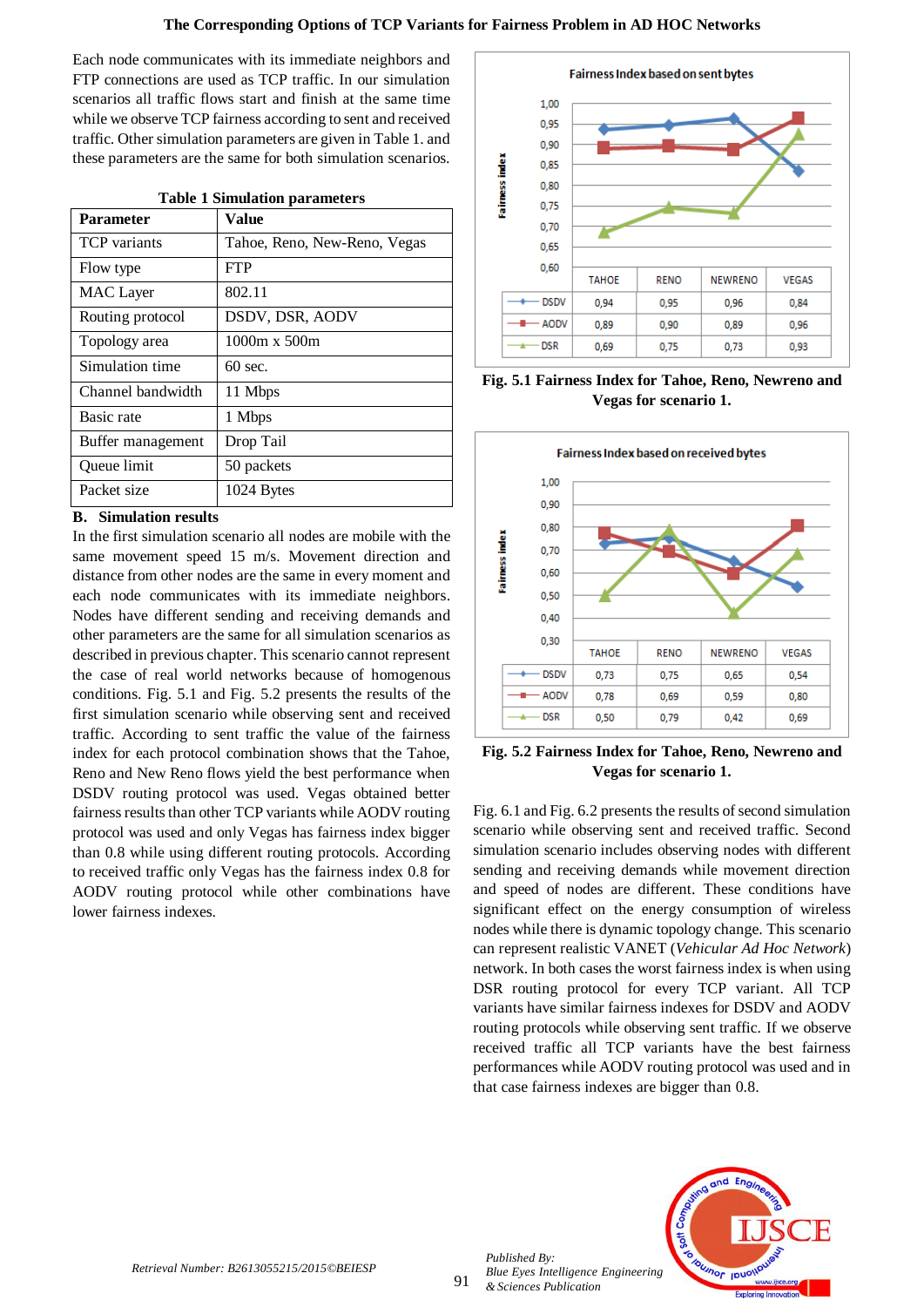

**Fig. 6.1 Fairness Index for Tahoe, Reno, New Reno and Vegas for scenario 2.**



**Fig. 6.2 Fairness Index for Tahoe, Reno, New Reno and Vegas for scenario 2.**

It would be useful to find and compare the fairness index according to other parameters such as throughput usage, dropped traffic, etc. Fig. 7.1 presents TCP fairness indexes while dropped traffic was observed for scenario 1.



**Fig. 7.1 TCP fairness Index based on dropped bytes for scenarios 1**



**Fig. 7.2 TCP fairness Index based on dropped bytes for scenarios 2**

Fig. 8 presents differences between fairness indexes obtained while observing sent and received traffic for scenario 1. We can see that there are significant differences unfairness results while observing sent and received traffic. In this simulation scenario only TCP VEGAS obtain farness index 0.8 or larger in both cases when AODV was used as routing protocol.

Fig. 9 presents differences between fairness indexes obtained while observing sent and received traffic. The worst TCP fairness performances are while using DSR routing protocol in both cases. For most cases the best TCP fairness performances are while using AODV as routing protocol and in this case all values of fairness indexes are larger than 0.8. Similar results were obtained while using TAHOE as transport protocol and DSDV as routing protocol.



**Fig. 8 Comparison of TCP fairness index for scenario 1.**



**Fig. 9 Comparison of TCP fairness index for scenario 2.**



*Published By:*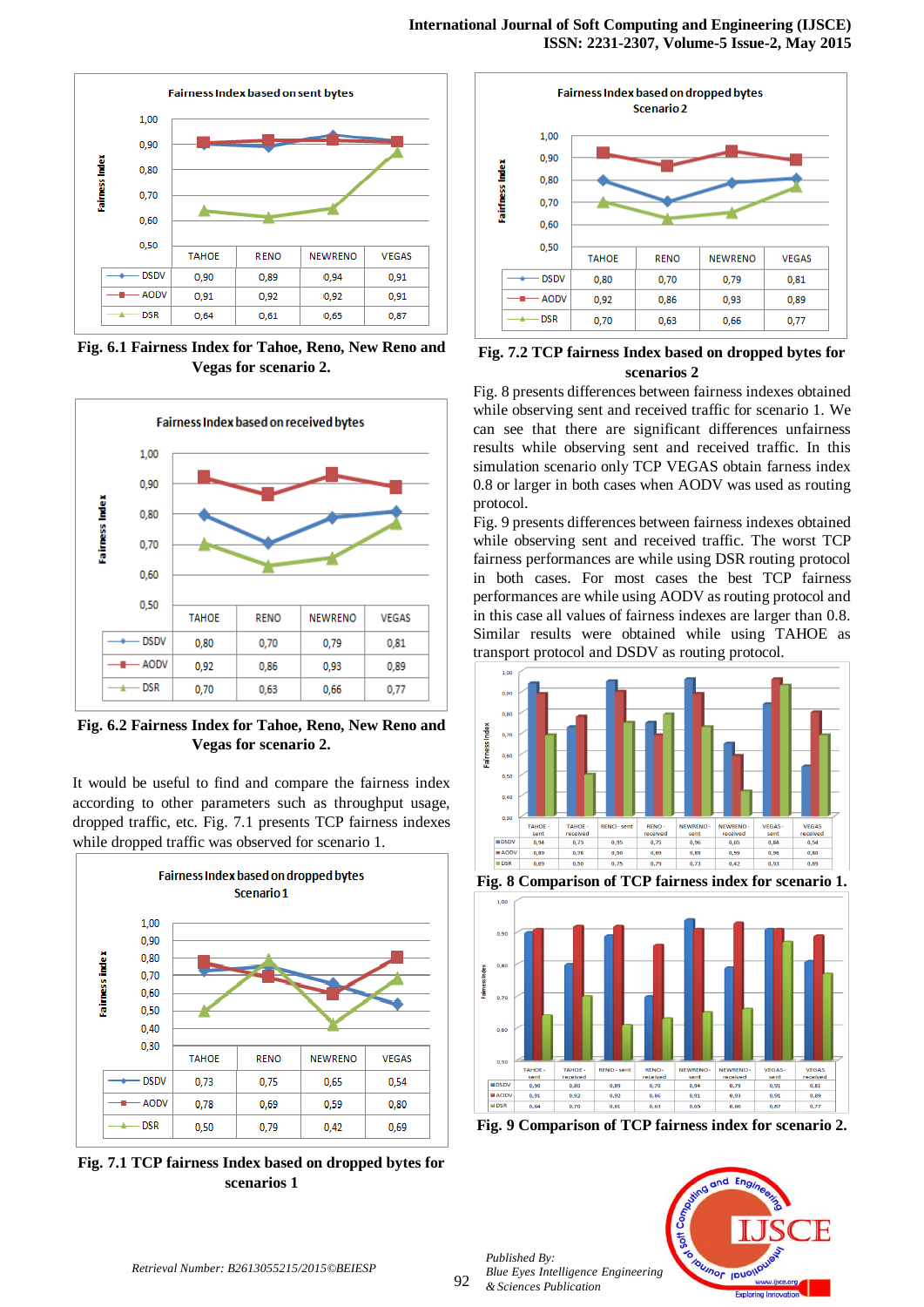In order to compare results of both simulated scenarios, Fig. 10, 11, 12 presents fairness indexes for both scenarios and cases of sent and received traffic. According to the results there are differences between fairness results obtained while observing sent and received traffic. We can see differences in TCP fairness performances in different scenarios that mean a significant effect on TCP fairness performances have dynamic topology change.



**Fig. 10 TCP fairness index while using DSDV routing protocol**



**Fig. 11 TCP fairness index while using AODV routing protocol**



**Fig. 12 TCP fairness index while using DSR routing protocol**

Based on simulation results we can see that in ad hoc networks DSR outperforms AODV and DSDV routing protocols while observing TCP fairness performances. The most of TCP variants have poor fairness indexes while using DSR as routing protocol. In most cases the best TCP fairness performances are while using AODV as routing protocol. TCP variants showed *differences* in fairness performances, so according to our simulation results in both scenarios and all cases we can see that VEGAS have the best fairness performances. This means that *there* is significant fairness influences of TCP mechanisms that are involved in different TCP variants. According to these facts, election of TCP variant and other protocols such as routing protocol is a challenge especially when different scenarios are observed.

#### **VI. CONCLUSION**

In this paper we indicate some TCP fairness problems and we examined TCP fairness in ad hoc networks while using

different TCP variants. We also indicated a problem of finding adequate *parameters-aware* fairness metric to include different network performances while calculating fairness indexes. It is a challenge to create a metric that reflects the fairness according to different parameters such as sent and received traffic, throughput consumption, dropped traffic, traffic demands, etc.

Our simulation results shows that traffic demands, topology change, energy consumption and routing protocol play a major role in TCP fairness results. According to simulation results there is no universal TCP variant that works well in different network scenarios with various numbers of nodes, traffic demands, node mobility patterns, etc. It is a challenge to find the best combination of TCP variant and other protocols, such as routing protocol, to get the best network performances while operating under different networks conditions. TCP variants are based on various mechanisms that lead to differences in network performances and there is a possibility of improving these mechanisms with significant influence on network performances including fairness*.* TCP protocol assumes that packets losses are due to congestion since bit error rates are very low in wired networks but this is not case in wireless networks because there are several types of losses that are not related to network congestion. The major problem of TCP fairness in ad hoc networks lies in performing congestion control in case of losses that are not induced by network congestion. According to that a congestion control has become one of the key issue in ad hoc networks that has a significant influence on network performances including fairness.

Our future works will be focused on study and improving solutions for congestion notification and control while investigating algorithms for estimating queue size and other indicators that influence on fairness gain. Also, we will be focused to examine differences between existing fairness metrics in real network environment and try to find appropriate metric with appliance in non-homogenous networks conditions. Our future works will also include study of TCP fairness when different TCP variants compete with each other for network resources and competition between TCP and other flows such as multimedia streaming.

#### **REFERENCES**

- 1. Saylee Gharge, Ajinkya Valanjoo: "Review of different TCP variants in Ad hoc networks", VESIT, International Technological Conference-2014 (I-TechCON), Jan. 03 – 04, 2014.
- 2. Hatim Mohamad Tahir, Abas Md Said, Alex W.M. Tan: "Improving TCP fairness Flows in Wireless Ad Hoc Networks", Information Systems International Conference (ISICO), 2-4. December 2013.
- 3. Ahmad Al Hanbali, Eitan Altman, Philippe Nain: "A Survey of TCP over Ad hoc Networks", Communications Surveys & Tutorials, IEEE (Volume:7 , Issue: 3 ), 2006.
- 4. Linfang Dong, Shang Liu: "Research on TCP Fairness Improvement over Wireless Ad Hoc Networks", Distributed Computing and Applications to Business Engineering and Science (DCABES), 2010 Ninth International Symposium on 10-12 August 2010.
- 5. Ms.M.Santhiya ,Mr.M.Sunil karthick, Ms.M.keerthika: "Performance of various TCP in Vehicular Ad Hoc network based on timer management", International Journal of Advanced Research in Electrical, Electronics and Instrumentation Engineering, Vol. 2, Issue 12, December, 2013.





*Retrieval Number: B2613055215/2015©BEIESP*

93